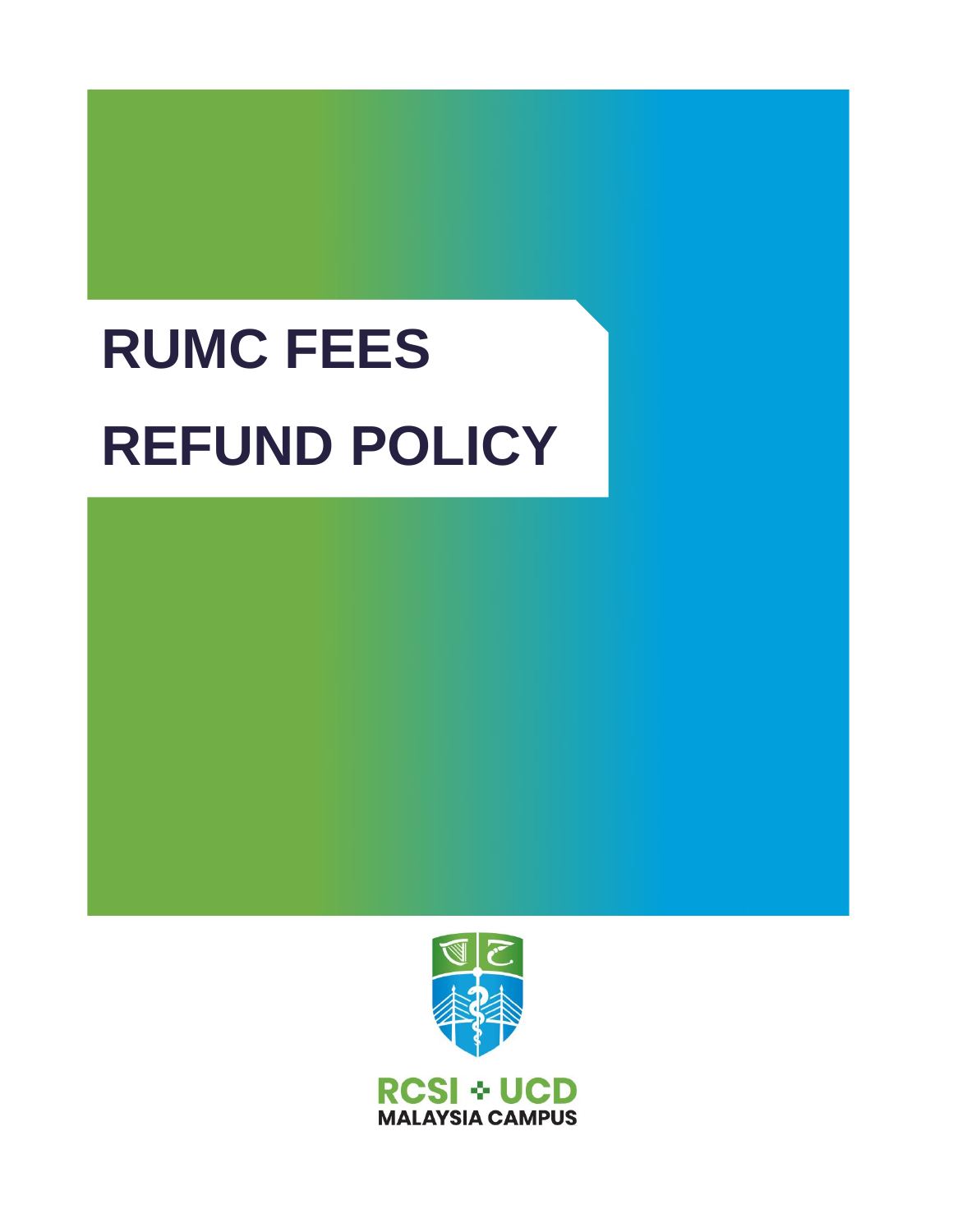

# **CONTENTS**

|                                                                                                  | $\overline{\phantom{0}}^2$ |
|--------------------------------------------------------------------------------------------------|----------------------------|
|                                                                                                  | -2                         |
| Postgraduate, Undergraduate and Foundation Studies 22 22                                         |                            |
|                                                                                                  | - 3                        |
|                                                                                                  | $\overline{\mathbf{3}}$    |
| Student Protection Scheme Policy <b>Container and Container Student Protection Scheme Policy</b> | -4                         |
|                                                                                                  |                            |

#### <span id="page-1-0"></span>**Purpose**

This policy sets out the circumstances under which RUMC will consider a refund of fees paid to the University.

### <span id="page-1-1"></span>**Refund Policy**

Refunds will only be paid at the discretion of the University and may take up to 30 days to be processed. All authorised refunds are returned to source. For fees that are paid by credit or debit card (either online or offline) refunds will be credited back to the card charged with the original payment.

The University will not refund any shortfalls due to exchange rate fluctuations or offer compensation for any bank or other charges incurred. If a student has a recorded debt to another department, any requested fee refund may be withheld and applied to the outstanding balance.

#### <span id="page-1-2"></span>**Postgraduate, Undergraduate and Foundation Studies**

Tuition fees, including the initial deposit, are not refundable except when an applicant fails to meet the academic conditions of their offer after deducting administration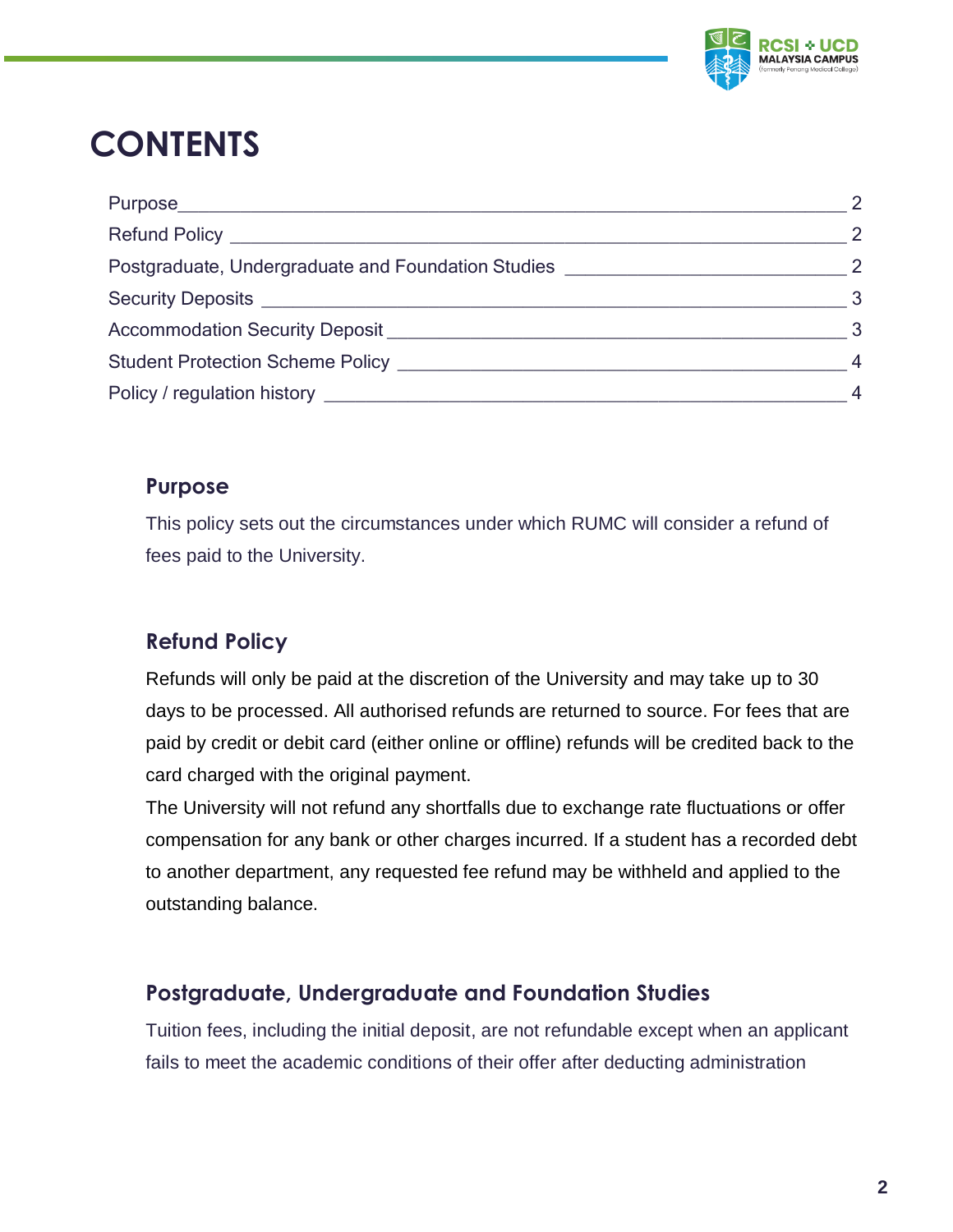

charges. The university may look compassionately at some circumstances if student financial circumstances change.

Financial Hardship: If an applicant or student wishes to appeal his/her case on grounds of financial hardship, the matter should be discussed with RUMC Finance Dept. [finance@rcsiucd.edu.my](mailto:finance@rcsiucd.edu.my) at the earliest opportunity. Documentation of the reason for refund is required in order for the case to be forwarded to the Management for consideration.

#### <span id="page-2-0"></span>**Security Deposits**

New students who have been accepted for admission are required to make a payment of a refundable security deposit and personal bond *(for international students)* after notification of acceptance. If the student is directly responsible for any residence hall damage, library fines, parking fines, or other campus charges they will be charged against the security deposit. Unless forfeited as described above, the balance of the deposit will be refunded to the student 30 days after the student leaves the university or within 30 days of graduation. If a student is on a leave of absence from the university and decides not to return at the end of leave, the security deposit is forfeited.

#### <span id="page-2-1"></span>**Accommodation Security Deposit**

Students in university accommodation are requested to make a payment of a refundable security deposit and first term semester rental fee for the student accommodation. The security deposit will be refunded at the end of the tenancy agreement subject to any outstanding amount in rental and damage to property or fittings. In the event that an accommodation charge remains unpaid beyond the due date students will be advised to vacate their room and the unpaid accommodation charges along with any damage assessments on property or fittings will be recovered from the security deposits.